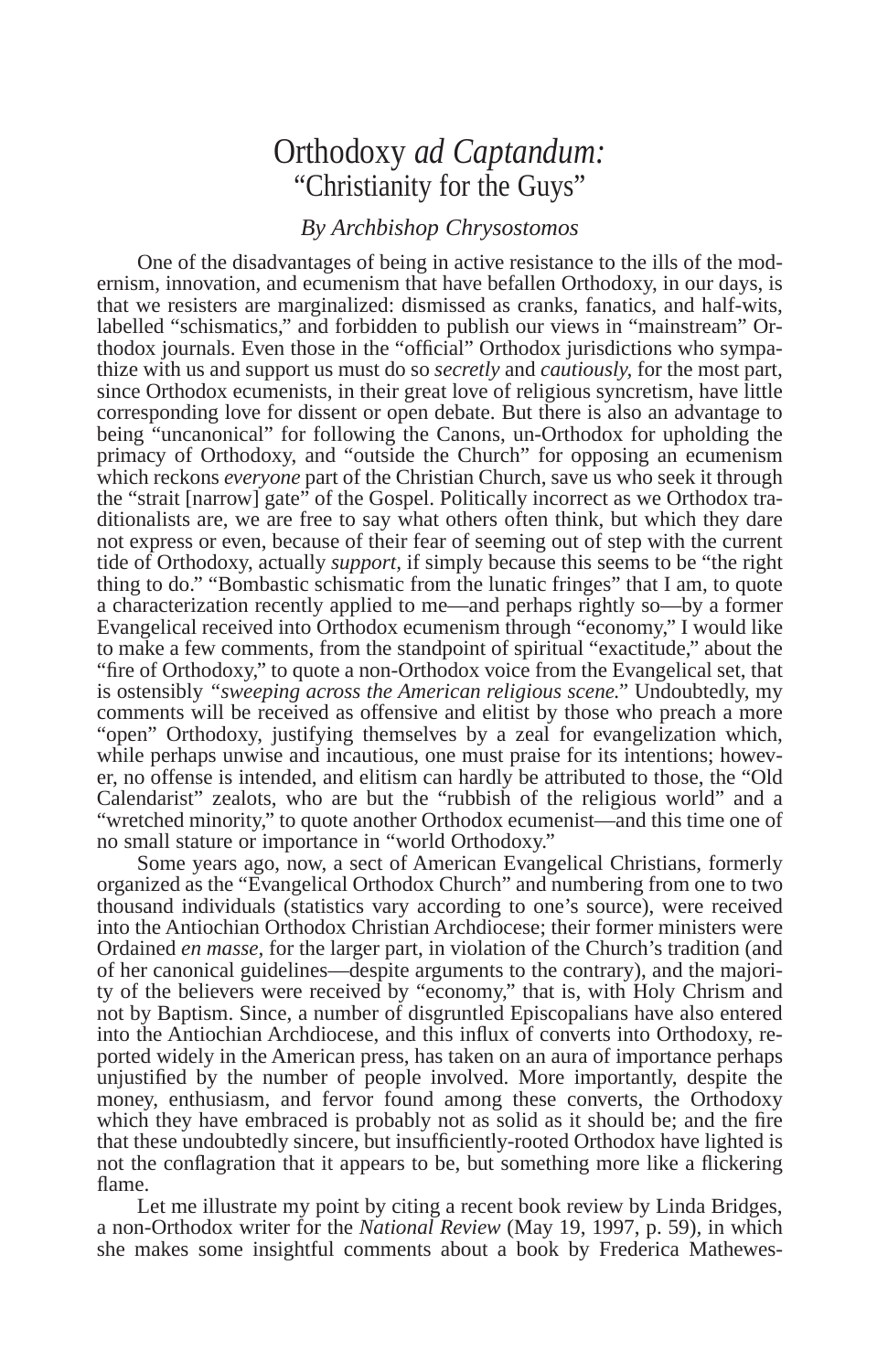Green, *Facing East: A Pilgrim's Journey into the Mysteries of Orthodoxy* (HarperSan Francisco, 1997). In her book, Mathewes-Green, a journalist, recounts the journey of her husband, a former Episcopalian Priest, into Orthodoxy, a trip on which she was at first a reluctant traveller. Initially seeing Orthodoxy as a "guy thing," she only slowly began to understand and to embrace its deeper meaning and spiritual traditions. Thus, she eventually found a joyous repentance in Orthodoxy—beyond the difficulty of its strangeness—and the benefits of a positive remembrance of one's sinfulness. In her review of the book, Ms. Bridges wonders, in response to the author's journey, "...whether the Mathewes-Greens would so quickly have come to feel at home if, instead of founding a small church composed almost entirely of recent converts, with the priest learning right along with his flock (a mixture of American do-it-yourselfery and, yes, something reminiscent of the Early Church), they had joined a big-city parish of Eastern Mediterranean ethnicity." Pointedly, Bridges also notes that, "...'grateful repentance'—constantly remembering our sinfulness, not in a puritan way but offering our weakness to God—is by no means unique to Eastern Christianity."

Indeed, when Orthodoxy is presented in an incautious way by those who have not lived and experienced the Orthodox Faith for decades and who have not examined and investigated all of its intricate mysteries (for Orthodoxy is not just *another church* or *another religion,* but an expression of an ontological and noumenal reality that is only expressed, but not captured, in our human notions of religion and even of the Church Itself), its essence is disfigured. In a positive review of this book, Father Jonah (Paffhausen), an Orthodox monk (see *Divine Ascent,* Vol. I, No. 1, p. 78), makes this point clearly: he guides us away from "abstruse theological, liturgical and historical arguments." But he misses the mark, in my mind, by his simultaneous praise of Mathewes-Green for not "presenting the Orthodox Church as a mystical fortress of Absolute Truth" and for offering something more practical than a call to "spiritual perfection." It is precisely the attempt to understand Orthodoxy as way of life—as a practical undertaking—separate from the "abstract" underpinnings of its spiritual theory that makes the watered-down Orthodoxy of immature converts to the Faith so dangerous. If, in countries where Orthodoxy has existed for centuries and where Holy Tradition has permeated the very structure of daily life, one can allow practical concerns of a pastoral kind to dominate in the religious life (and one might argue, indeed, that the decline in spiritual life in traditionally Orthodox countries argues against this allowance), in a country like America, where religious pluralism and the overt and hidden effects of ecumenism and religious syncretism complicate issues, theory must firmly form practice. An "easy" Orthodoxy sells, is more effective in the short-run, and fills our places of worship. But in the longrun, I fear that we will see a turning-away from Orthodoxy—from a simple expression of a profound Faith that, in its watered-down version, offers nothing, to quote Ms. Bridges, "unique to Orthodoxy."

There is a natural harmony between theory and practice in Orthodoxy that even the noble ends of evangelization must not upset. Otherwise, as a very astute Serbian theologian recently observed about contemporary Orthodoxy, "we will create in the form of Orthodoxy a religion which lacks its true content." To the merry ring of the Church's cash register, we have seen a surge in Orthodox conversions in this country, though certainly nothing, again, like a fire. Once more, this surge is based more greatly on fantasy than on fact, and the Orthodoxy that we are creating in America has a ring of inauthenticity: "an Orthodoxy of clichés." We are told that Orthodoxy is a "well-kept secret." Is that so? I remember, as a teenager in America, being told by the cronies of those who established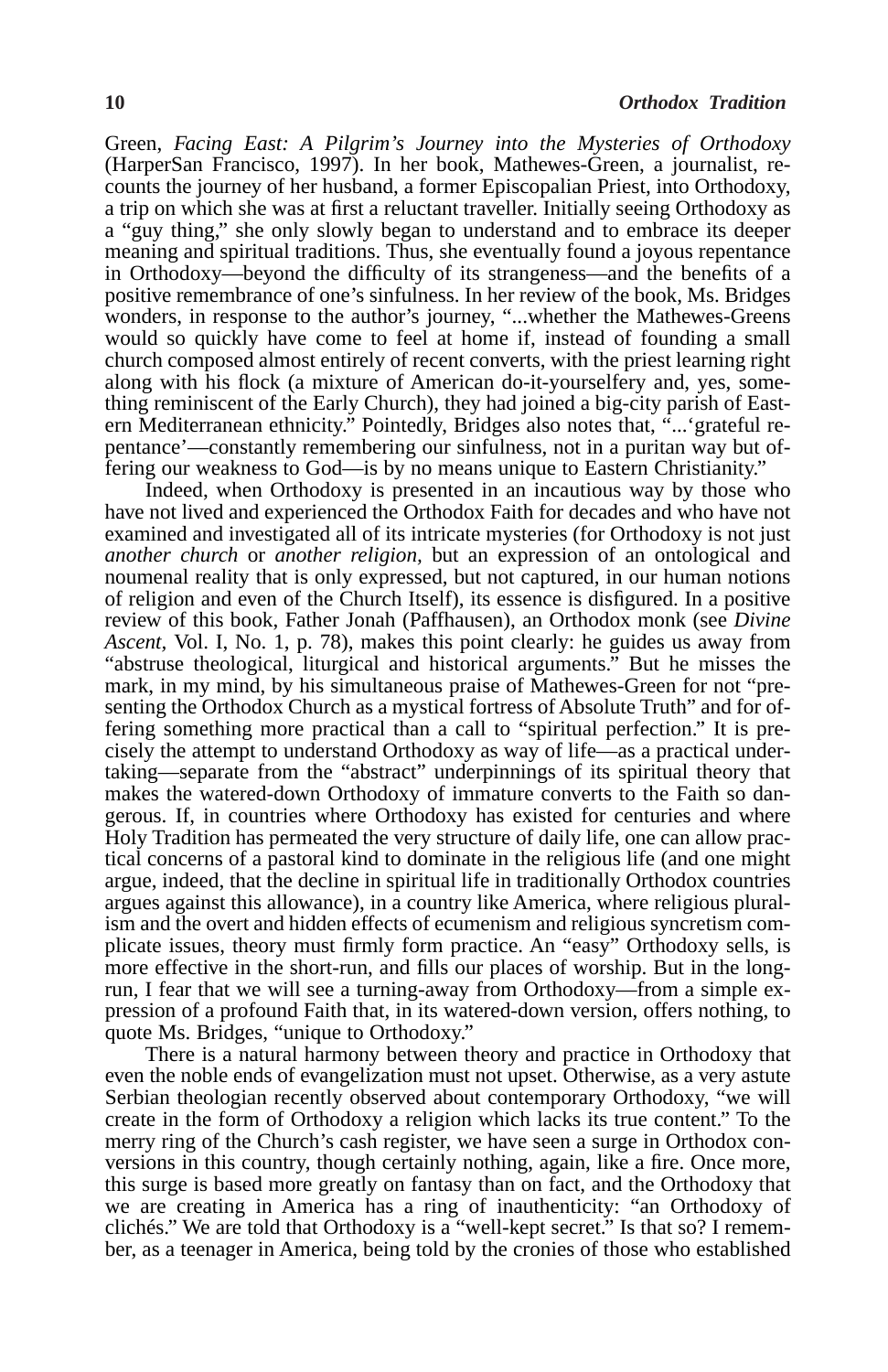## **Volume XIV, Number 4 11**

the so-called Evangelical Orthodox Church— zealots from the Campus Crusade for Christ—that Orthodox Christians were without Divine Grace, having failed to "accept Jesus Christ as their personal Lord and Savior." I remember when parishes of Orthodox ethnics, Mediterranean and Slavic alike, were the recipients of repeated visits from the same Evangelical Orthodox who have now found the *historical Church* in Orthodoxy, but who then called our historical primacy a "fallacy." Orthodoxy was not hidden in the past; rather, *it was difficult.* In fact, it often tested those who came to it, like Christ with the Greek woman who approached Him on behalf of her demonized daughter and who was initially told that it was not fitting to give the bread of children to the dogs. Now that Orthodoxy has been made easy, "watered-down," and conformed to the world of American religion—accepting a religious relativism, in the form of ecumenism, heretofore unknown to Orthodoxy—, it is *suddenly known to everyone.*

We hear now, among those who have found refuge in the ultra-modernistic Orthodoxy of the Antiochian Church, that they are attached to a Patriarchate "where Christians were first called Christians": their "union card," as several Priests have expressed it. But is this Orthodoxy? Do we not celebrate almost daily the Liturgy of a great Saint who died in exile from the "Chief See" of Orthodoxy? Are we Orthodox not engaged in a struggle for therapeutic restoration through the cleansing of our hearts and their illumination in struggle against all that is demonic and evil, even if such dark forces should be found in the very corridors of the Church administration itself? It seems, indeed, that many of these Evangelical converts to Orthodoxy have concerned themselves with the externals of Orthodoxy—these same people who accuse us traditionalists of a preoccupation with "bells and smells," oddly enough—and with a desire for historical and institutional "legitimacy" that is both foreign to Orthodoxy, in which all things are validated by spiritual authority, and to their very Protestant roots. In the guise of Orthodoxy, we are seeing the creation of a neo-papism which centers on externals, and not on the difficulties of spiritual transformation, and which is appealing to the egos and coffers of the ancient Patriarchates, captured as they are, for the most part, by ecumenism and compromised as they are by political priorities and a desire for worldly recognition.

Along with this retreat into an external Orthodoxy, not a few of these converts from Protestantism have also lost, in their new religion, some of those virtues which should have made them better Orthodox Christians. In the Orthodoxy of neo-papal Patriarchalism and worldly recognition, they have brought out their cigars and cocktail glasses. Indeed, the "negotiated" union between the Antiochian Orthodox and the former "Evangelical Orthodox Church" was settled, in a published description of this event, by the smoking of cigars. Imagine how this compares to the actions of the Apostles in the Upper Room at the "birth" of the Church. Fasting has become a formal discipline, and one subject to "revised rules" (read: "creature comforts"), rather than a symbol of our restoration to Grace. Icons, which many of these converts, because of their lack of inner spiritual growth, at first found "ugly," they now find "sweet" and inspiring, as though enlightened by the same process in which one moves from a repulsion for modern art to an appreciation of its "hidden qualities." But where is the fervor for the primacy of Orthodoxy, and thus a disdain for ecumenism? Where is the desire to emulate our Orthodox Saints? Where is that inner yearning for an other-worldly Orthodoxy, not wrought in daily exercises and disciplines alone, but in inner silence, in obedience (with all of its risks), in profound awe before the Providence of God, in utter submission to the God-tested ways of inner transformation that call us to study and to immerse ourselves in the difficult, challenging, and com